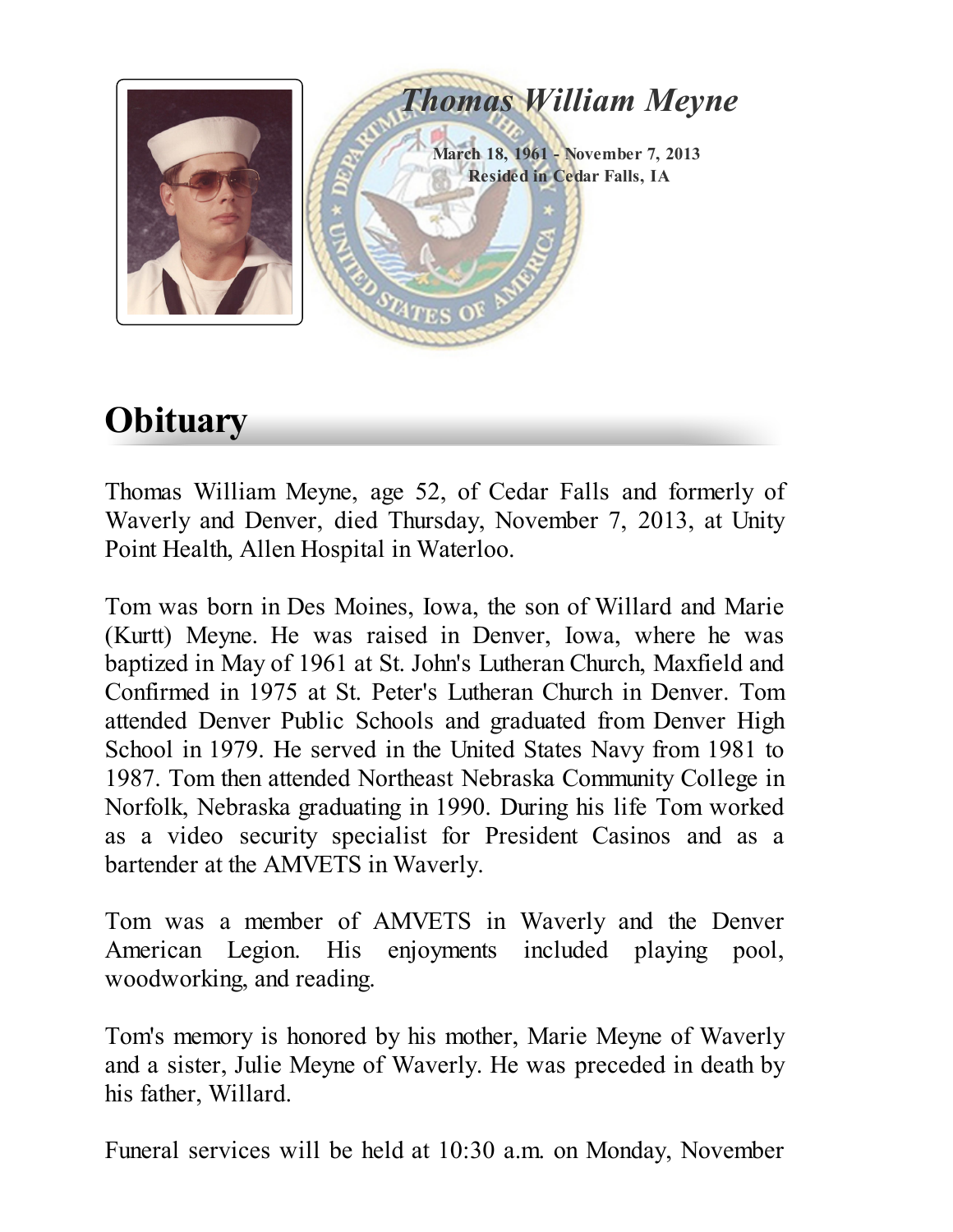11, at St. Peter's Lutheran Church in Denver. Burial will follow at St. Peter's Lutheran Cemetery in Denver with Acker - Mathias American Legion Post #0653 giving honors. Visitation will be held on Sunday, November 10, at Kaiser-Corson Funeral Home in Waverly where family will greet friends from 2 to 5 p.m. Memorials may be directed to Cedar Valley Hospice and online condolences may be left at www.kaisercorson.com. 319-352-1187

# Guestbook

Bobbi [Ecker-Blatchford](http://disqus.com/guest/76a04ea1f3d93aed2c320ec91eb4497e/) Created: November 16, 2013

Ah Marie and Julie - Tom's service was remarkable and indeed a celebration of Tom's life. Good work Mom and sister. Love - Bobbi



Sam and [Peggy](http://disqus.com/guest/04d4d5603649b783f8c4ed85caf5b402/) Smith Created: November 12, 2013

Our deepest sympathy to the family of Tom. That was a shock..He was too young..You are in our thoughts and prayers, God give you comfort. Sorry for your loss. We are in TX. so we will not be able to attend the service. With sympathy, Sam and Peg



Kent [Gibson](http://disqus.com/guest/df0e01bd42fa5dfcbbae967afc4fb728/) Created: November 11, 2013

Always enjoyed talking sharing with Tom. He will be missed greatly.



[Tony](http://disqus.com/guest/1512a7728c2dafb775b1243c735978ee/) & Lori Juhl

Created: November 10, 2013

Tom Meyne Our good friend and neighbor truly loved many things-- Great conversations, home style cooking, shooting pool with his friends. I'm gonna miss the sound of a fresh rack breaking and the table being cleared late at night, Now run the table on the Lord...Our most deepest condolences to Marie and Julie and all of Tom's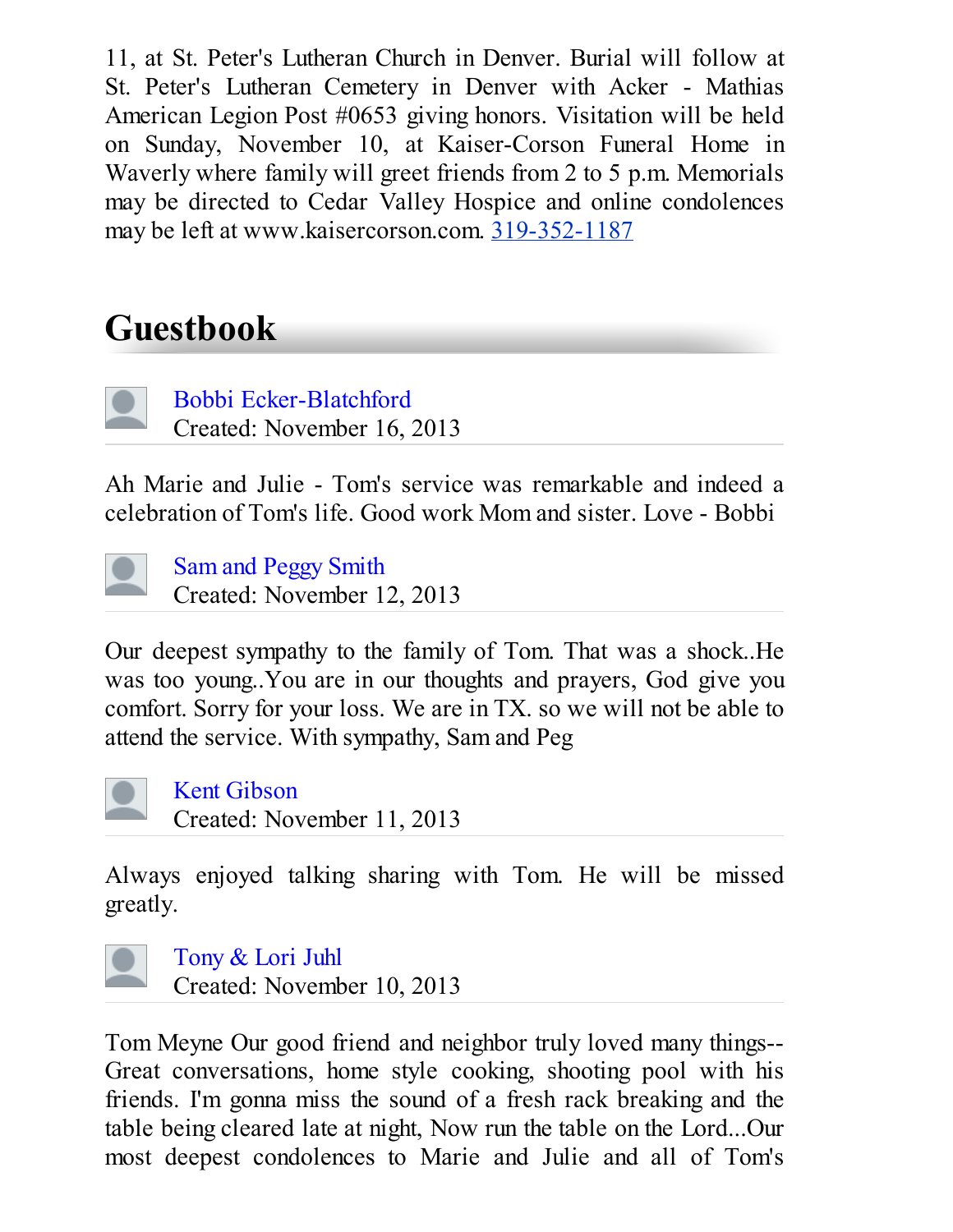friends. Tony & Lori Juhl



Dorathy & Frank [Jefferson](http://disqus.com/guest/3ea967e0ecdc6ef7875816cf02875e11/) Created: November 10, 2013

Marie and Julie.. You are much in my thoughts and prayers. Frank and

I send our love as you 'walk through' this time. May the Lord continue

to comfort you and hold you with His love and care.



#### Shirley [Feltman](http://disqus.com/shirleyfeltman/)

Created: November 10, 2013

Tom was a wonderful person & friend. We will miss him dearly. Marie & Julie, you are in my thoughts and prayers.



Fran [Johansen](http://disqus.com/franjohansen/) Created: November 09, 2013

My thoughts and prayers are with you, Marie and Julie. It is difficult to contemplate the loss; Tom was far too young. On one of my trips to Iowa, Tom and I shared memories over the drink he, the bartender at AMVETs, prepared for me. What great memories. I send condolences to Tom's family and his friends.



class [member](http://disqus.com/guest/75416d653e38088d02c89599ccf9bbdd/) of 1979 Created: November 09, 2013

Your in my thoughts and prayers during this difficult time.

# Photos